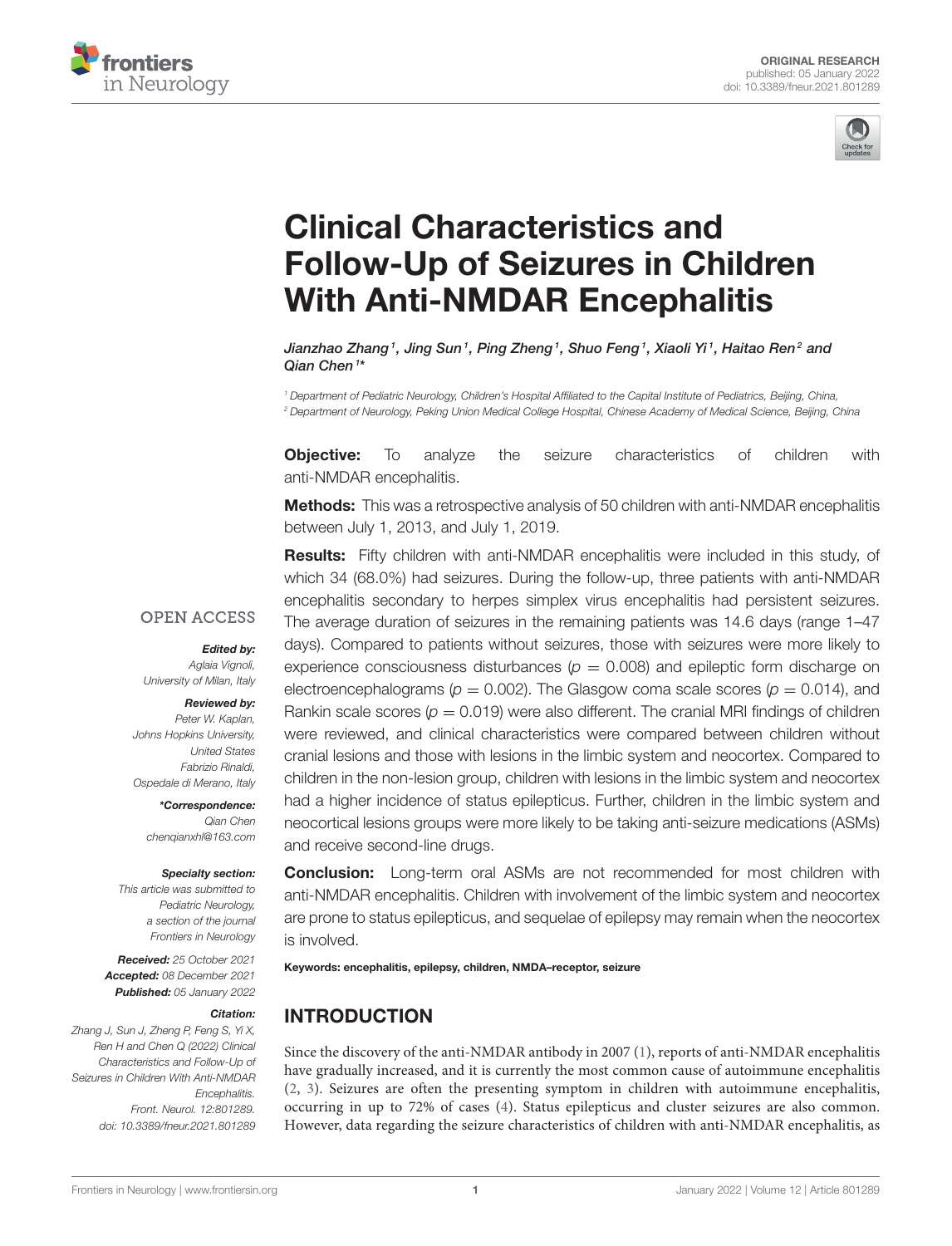well as anti-epileptic treatments and long-term follow-up results, are limited. Further, there are no universal guidelines for the management of seizures in children with anti-NMDAR encephalitis. This study retrospectively analyzed the clinical features and efficacy of anti-seizure medication (ASM) in children with anti-NMDAR encephalitis and summarizes our experience to provide a basis for the personalized treatment of seizures in children with anti-NMDAR encephalitis.

## PARTICIPANTS AND METHODS

#### **Participants**

Fifty (27 males and 23 females) patients with a median age at disease onset of 7.85 years (range: 1.25–14 years) with anti-NMDAR IgG encephalitis were enrolled. All patients were followed up for a duration ranging from 1 to 6 years (2.91 ± 1.21 years). Anti-NMDAR encephalitis was diagnosed based on (1) clinical characteristics–one or more of the following: (a) abnormal mental behavior or cognitive impairment; (b) speech disorder; (c) seizures; (d) involuntary movements; (e) consciousness disturbance; (f) autonomic dysfunction or central hypoventilation; (2) positive cerebrospinal fluid (CSF) anti-NMDAR-IgG antibody, with or without serum NMDAR-IgG antibody positivity; and (3) exclusion of other diseases (febrile seizure, infectious encephalitis, toxic encephalitis, inherited metabolic disease, etc.).

#### Methods

We collected information regarding (1) seizure classification (focal seizures, generalized seizures, status epilepticus, or cluster seizures); (2) onset of seizures; (3) consciousness disturbance; and (4) history of herpes simplex virus encephalitis. Lumbar puncture results were reviewed to collect the data regarding CSF white blood cell count and anti-NMDAR-IgG titer. All patients with seizures underwent cranial magnetic resonance imaging (MRI) with T2-FLAIR and prolonged electroencephalograms. The procedure is the same for all patients. MRIs were reviewed to identify the involved brain areas (including the temporal lobe, lateral, frontal, parietal, occipital lobe, hippocampus, cingulate gyrus, brainstem, base section, and thalamus). EEGs were reviewed to identify focal slow-wave, diffuse slow-wave, and interictal epileptiform discharge patterns. First-line treatment consisted of methylprednisolone, human immunoglobulin, and plasma exchange. Second-line treatment consisted of rituximab and cyclophosphamide.

This study was approved by the Capital Institute of Pediatrics Ethics Committee (SHERYXLL). All participants or their legal guardians provided written informed consent prior to enrollment in this study.

#### Determination of Autoimmune Antibodies

The serum and CSF examinations of patients were performed by indirect immunofluorescence assays using transfected EU 90 cells (BIOCHIPs, Euroimmun AG, Lübeck, Germany). All specimens were tested for immunoglobulin G antibodies with the following specificities: NMDAR, AMPAR, GABAR, anti-Hu, anti-Ri, and anti-Yo antibodies.



<span id="page-1-0"></span>FIGURE 1 | MRI of a patient with anti-NMDAR encephalitis showing bilateral hippocampal lesions (arrow).

# Definitions of Status Epilepticus and Cluster Seizures

Status epilepticus is defined as a general convulsive seizure lasting more than 5 min, non-convulsive seizure or focal convulsive seizure lasting more than 15 min, or two or more seizures without full recovery of consciousness between them [\(5–](#page-4-4)[7\)](#page-4-5). Cluster seizures are defined as ≥2 seizures within 24 h. Epilepsy after encephalitis is defined as seizures persisting for 1 year after the diagnosis of encephalitis.

#### Statistical Analysis

SPSS (version 22.0; SPSS Inc., Chicago, IL, USA) was used for statistical analysis. Categorical variables were evaluated using the Pearson chi-square or Fisher's exact test. The t-test was used for comparisons of continuous variables. The differences were considered statistically significant when  $P < 0.05$ .

# RESULTS

## Clinical Characteristics of Seizures

Fifty patients were included in the final analysis, of which 34 (68.0%) had seizures. Twenty-two patients (64.7%) had status epilepticus, 20 (58.8%) had cluster seizures, 19 (55.9%) patients had focal seizures, and 15 (44.1%) had generalized seizures. Over at least 1 year of follow-up, the average duration of seizures was 14.6 days (range, 1–47 days), except for three patients with anti-NMDAR encephalitis secondary to herpes simplex virus encephalitis who had persistent seizures.

The MRI results of the 34 patients with seizures revealed abnormal lesions in 13 (38.2%) patients, including three patients with herpes simplex virus encephalitis with bilateral malacia of the temporal and frontal lobes. In the acute phase, five patients had lesions in the limbic system, and 10 patients had lesions involving the neocortex (**[Figures 1](#page-1-0)**, **[2](#page-2-0)**).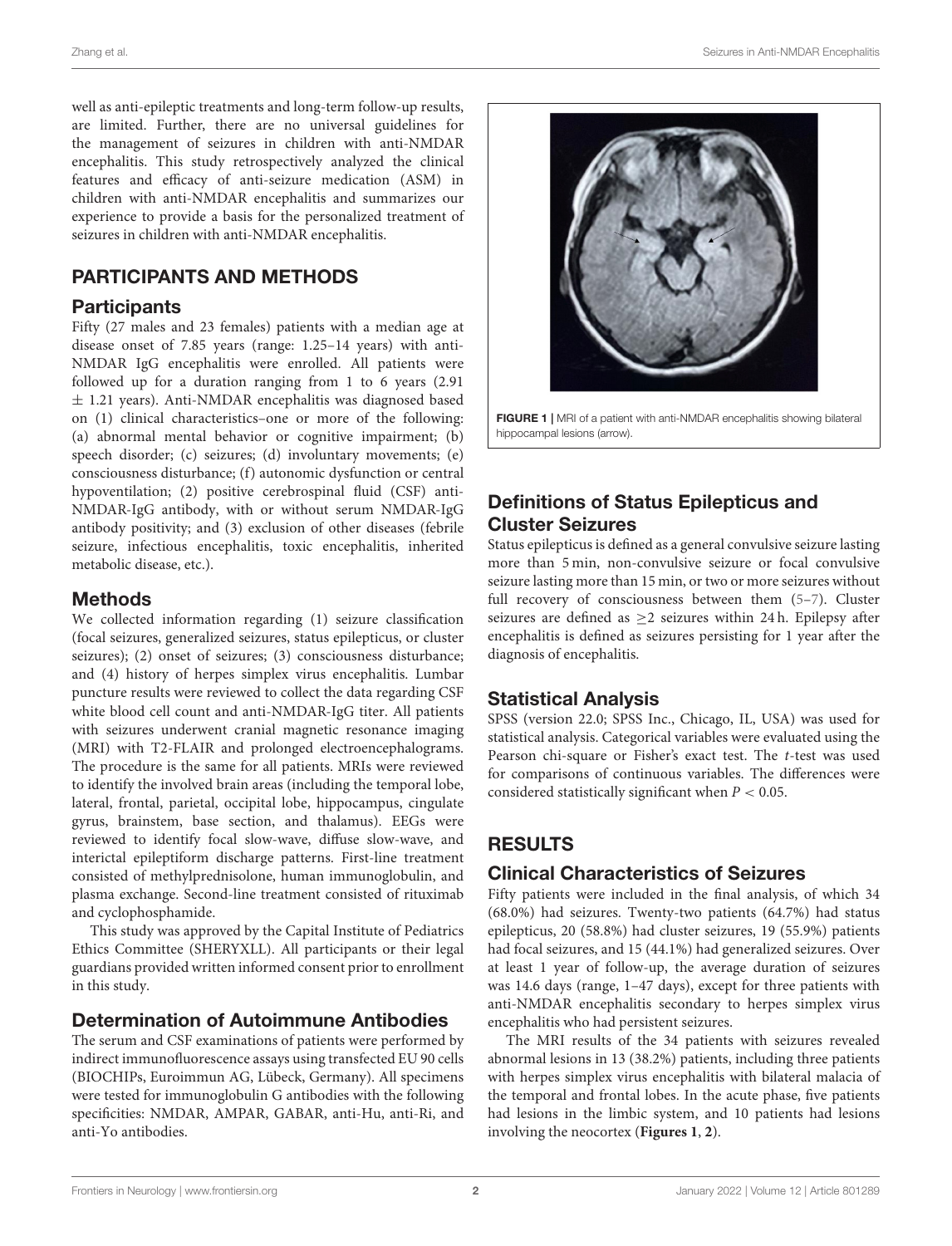

<span id="page-2-0"></span>Regarding EEG findings, 27 (79.4%), 23 (67.6%), 6 (17.6%), and 6 (17.6%) patients had bilateral diffuse slow waves (theta wave predominantly), interictal epileptiform discharge, interictal focal slow waves, and extreme delta brush, respectively. Thirteen seizure types were recorded during the EEG monitoring (six focal unaware seizures, three asymmetric tonic seizures, two hypomotor seizures, one epileptic spasm, and two tonic seizures).

Twenty-five (73.5%) children had CSF white blood cells  $\geq$ 5/mm<sup>3</sup>, and 19 (55.9%) had CSF anti-NMDAR-IgG titer ≥1:100.

All children received first-line treatments such as methylprednisolone, human immunoglobulin, and plasma exchange, and 17 patients (50.0%) received second-line immunotherapy (rituximab or cyclophosphamide). Of the 17 patients who received second-line immunotherapy, six (17.6%) developed anti-NMDAR encephalitis recurrence.

#### Comparison of the Clinical Characteristics of Patients With or Without Seizures

The clinical characteristics of patients with seizures ( $n = 34$ ) were compared to those without ( $n = 16$ ). Those with seizures were more likely to have disturbance in consciousness and interictal epileptic discharge on EEG, lower Glasgow coma score, and higher modified Rankin scale (mRS) score (all  $P < 0.05$ ) (**[Table 1](#page-3-0)**).

## Comparison of Seizures in the Limbic Cortex and Neocortex

Patients were divided into three groups according to the cranial MRI results: non-lesion, limbic system lesion (including hippocampus, amygdala, temporal pole, frontal orbital gyrus, cingulate gyrus, etc.), and neocortical lesion groups. After Bonferroni correction, there was no significant difference between groups (non-lesion group and limbic system lesion group, non-lesion group and neocortical lesion group, limbic system lesion group and neocortical lesion group). Two

patients with acute lesions involving the neocortex continued to experience seizures after 1 year. Patients in the limbic system lesion group and neocortical lesion group were more likely to be taking ASMs and receive second-line immunotherapy compared to those in the non-lesion group; however, these differences were not statistically significant (**[Table 2](#page-3-1)**).

## The Relationship Between Recurrence and Seizures

Compared to patients without seizures, those with seizures had a higher rate of encephalitis recurrence [7 (20.6%) vs. 1 (6.3%)]; however, this difference was not statistically significant ( $p = 0.409$ ) (**[Table 3](#page-3-2)**).

## **DISCUSSION**

Anti-NMDAR encephalitis is one of the most common types of autoimmune encephalitis. The main clinical manifestations are abnormal mental behavior, seizures, memory loss, involuntary movements, and disturbance of consciousness. The underlying mechanism involves binding of the anti-NMDAR antibody to the NR1 receptor, which leads to a decrease in selective and reversible NMDAR density through internalization, and a decrease in NMDAR-mediated synaptic function. Seizures are thought to result from the accumulation of glutamate, which leads to increased excitation of cerebral cortical neurons [\(6\)](#page-4-6). Compared with adult patients, children with anti-NMDAR encephalitis are more likely to experience seizures [\(4\)](#page-4-3). In this study, 34 (68.0%) patients had seizures, and focal seizures were the most common (55.9%), which is similar to the previous studies [\(7](#page-4-5)[–9\)](#page-4-7). Seizures can occur at any stage during the course of the disease and can present as tonic-clonic seizures, complex focal seizures, focal secondary generalized seizures, and status epilepticus. During follow-up, except for three patients with anti-NMDAR encephalitis secondary to herpes simplex virus encephalitis who had persistent seizures, the duration of seizures in the rest of the patients ranged from 1 to 47 days; that is, all seizures occurred within 47 days, which is consistent with the previous reports [\(9\)](#page-4-7). Therefore, except for epilepsy caused by anti-NMDAR encephalitis secondary to herpes simplex virus encephalitis, long-term use of ASMs is not recommended for other anti-NMDAR encephalitis.

Seizures are the most common presenting symptom of anti-NMDAR encephalitis in children, while adults are most likely to present with psychiatric symptoms [\(4\)](#page-4-3). Among the 50 patients with anti-NMDAR encephalitis in this study, 34 (68.0%) had seizures, which was consistent with most previous reports [\(5,](#page-4-4) [10,](#page-4-8) [11\)](#page-4-9). A study comparing children with anti-NMDAR encephalitis with or without seizures found that the incidence of disturbance in consciousness and temporal lobe lesions was higher in the seizure group than in the nonseizure group [\(12\)](#page-4-10), suggesting that the presence of seizures is indicative of a more serious condition. In this study, there were differences in consciousness, Glasgow coma score, mRS, and interictal epilepticform discharge in patients with and without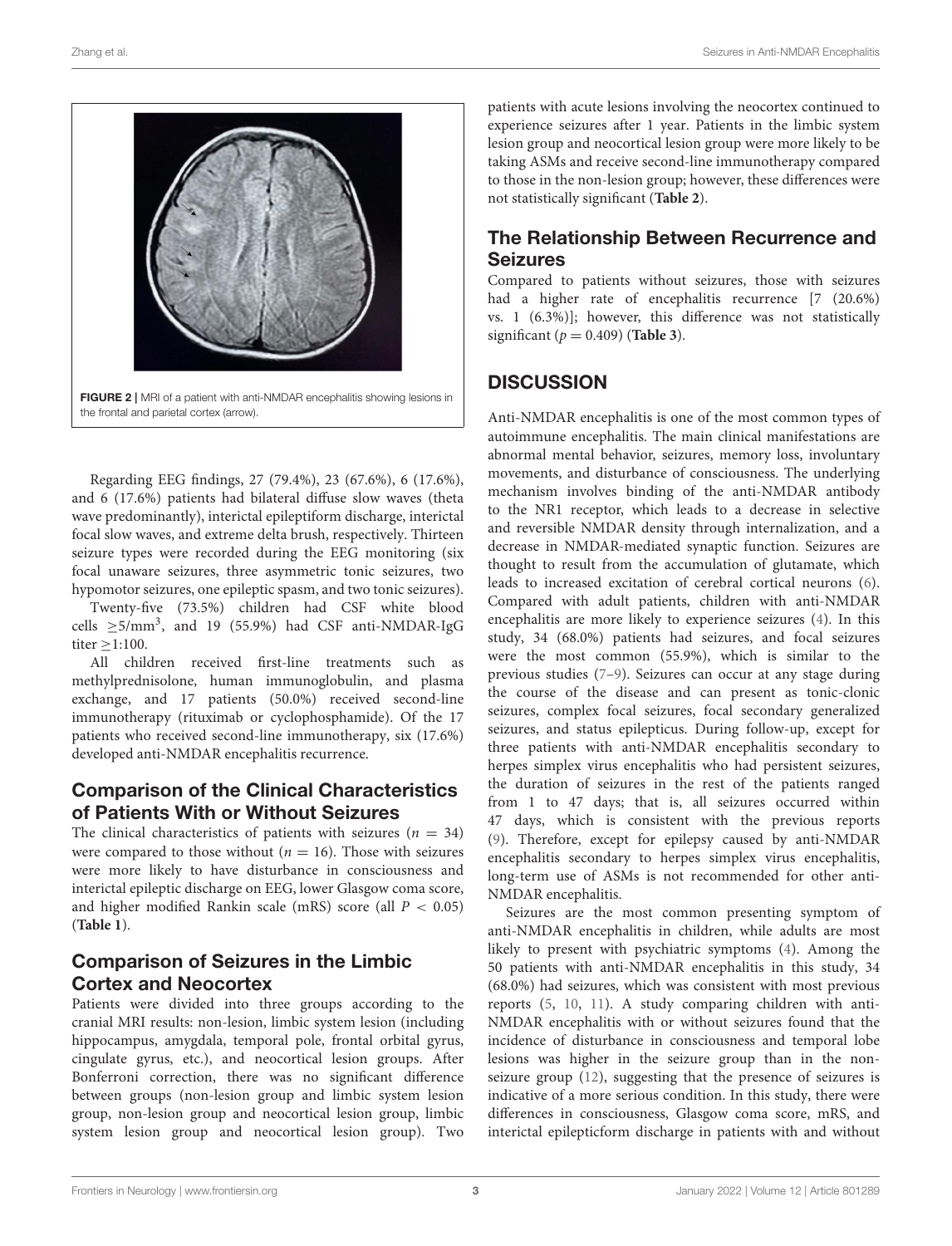#### <span id="page-3-0"></span>TABLE 1 | Comparison of clinical characteristics between patients with or without seizures.

|                                                | <b>With seizures</b> | <b>Without seizures</b> | $\chi^2(t)$ | P     |
|------------------------------------------------|----------------------|-------------------------|-------------|-------|
| Number and characteristics                     | 34                   | 16                      |             |       |
| Gender (female)                                | 18 (52.9%)           | 5(31.2%)                | 2.061       | 0.151 |
| Glasgow score                                  | $11.21 \pm 2.29$     | $12.81 \pm 1.47$        | $-2.56$     | 0.014 |
| mRS                                            | $3.09 \pm 1.62$      | $2.0 \pm 1.09$          | 2.43        | 0.019 |
| Consciousness disturbance                      | 20 (58.8%)           | $3(18.8\%)$             | 7.034       | 0.008 |
| Psychiatric symptoms                           | 26 (76.5%)           | 9(56.3%)                | 2.118       | 0.146 |
| Speech dysfunction                             | 6(17.6%)             | $4(25.0\%)$             | 0.369       | 0.544 |
| Movement disorders                             | 23 (67.6%)           | 11 (68.8%)              | 0.006       | 0.938 |
| Cranial MRI with abnormal findings             | 13 (38.2%)           | $3(18.8\%)$             | 1.898       | 0.168 |
| Epileptic form discharge on EEG                | 23 (67.6%)           | $4(25.0\%)$             | 9.177       | 0.002 |
| CSF pleocytosis $(>5/mm3)$                     | 25 (73.5%)           | 8 (50%)                 | 2.684       | 0.101 |
| Anti-NMDAR antibody titer $>1:100$             | 21 (61.8%)           | 8 (50%)                 | 0.618       | 0.432 |
| Second-line immunotherapy                      | 17 (50.0%)           | $4(25.0\%)$             | 2.791       | 0.095 |
| Underlying teratoma                            | $3(8.8\%)$           | $\Omega$                | 1.502       | 0.22  |
| After herpes simplex virus type 1 encephalitis | $3(8.8\%)$           | $\circ$                 | 1.502       | 0.22  |

*EEG, Electroencephalogram; CSF, cerebrospinal fluid; MRI, magnetic resonance imaging; mRS, modified Rankin score.*

<span id="page-3-1"></span>TABLE 2 | Analysis of clinical features of seizure between the three groups.

| No lesion<br>Limbic system<br><b>Neocortical cortex</b><br>lesion involvement<br>lesion involvement | $\chi^2$                 | P     |
|-----------------------------------------------------------------------------------------------------|--------------------------|-------|
|                                                                                                     |                          |       |
| 5<br>34<br>Number and characteristics<br>10                                                         |                          |       |
| Gender (female)<br>$3(60\%)$<br>$3(30\%)$<br>14 (41.2%)                                             | 1.25                     | 0.53  |
| $7(70%)_a$<br>$12(35.3\%)a$<br>4 $(80\%)_a$<br>Status epilepticus                                   | 6.18                     | 0.041 |
| 13 (38.2%)<br>2(40%)<br>$5(50\%)$<br>Cluster seizures                                               | 0.8                      | 0.4   |
| Epileptic form discharge on EEG<br>$4(80.0\%)$<br>$6(60.0\%)$<br>21 (61.8%)                         | 0.68                     | 0.71  |
| Generalized slowing on EEG<br>$5(100.0\%)$<br>32 (94.1%)<br>$9(90.0\%)$                             | 0.59                     | 0.74  |
| 12 (35.3%)<br>$6(60.0\%)$<br>ASMs therapy<br>$3(60.0\%)$                                            | 2.59                     | 0.27  |
| $\Omega$<br>Presence of seizure after 1 year<br>$\Omega$<br>$2(20.0\%)$                             | $\overline{\phantom{0}}$ |       |
| Second-line drugs<br>$6(60.0\%)$<br>11 (32.4%)<br>$4(80.0\%)$                                       | 5.55                     | 0.06  |
| Relapse<br>$1(20.0\%)$<br>$3(30.0\%)$<br>5(14.7%)                                                   | 1.21                     | 0.54  |

*EEG, Electroencephalogram; ASMs, anti-seizure medications.*

*Each subscript letter(a) represents a subset of a group, and there is no significant difference between the groups after Bonferroni correction at the 0.05 level.*

seizures, suggesting that children with seizures were more severely affected.

The use of ASMs alone is less effective for seizures caused by immune encephalitis. Therefore, immunotherapy is the mainstay of treatment for anti-NMDAR encephalitis, and ASMs such as benzodiazepines, sodium valproate, levetiracetam, and lamotrigine are used as a temporary treatment for seizures. Most scholars do not recommend the long-term use of ASMs [\(13\)](#page-4-11). Of the 34 patients with seizures in this study, 16 (47.1%) did not continue to take ASMs after discharge, compared to 18 (52.9%) who did. Three patients continued to experience seizures 1 year after hospital discharge, and these three patients had anti-NMDAR encephalitis secondary to herpes simplex virus encephalitis. ASMs included oxcarbazepine, levetiracetam, sodium valproate, topiramate, and clonazepam.

There are no reports on the relationship between neocortical lesions and seizures or the relationship between limbic system <span id="page-3-2"></span>TABLE 3 | Relationship between recurrence and seizures.

|              | <b>Number</b><br>of cases | Number of<br>cases with<br>recurrence | Number of<br>cases without<br>recurrence | Recurrence<br>rate $(\%)$ |
|--------------|---------------------------|---------------------------------------|------------------------------------------|---------------------------|
| With seizure | 34                        | 7                                     | 27                                       | 20.6%                     |
| No seizure   | 16                        |                                       | 15                                       | 6.3%                      |

*p* = *0.409.*

lesions and seizures in children with anti-NMDAR encephalitis. In this study, compared to children in the non-lesion group, the incidence of status epilepticus was higher among children in the limbic system and neocortical lesion group; this finding suggests that children with cranial MRI abnormalities in these regions are more likely to develop status epilepticus. Moreover,